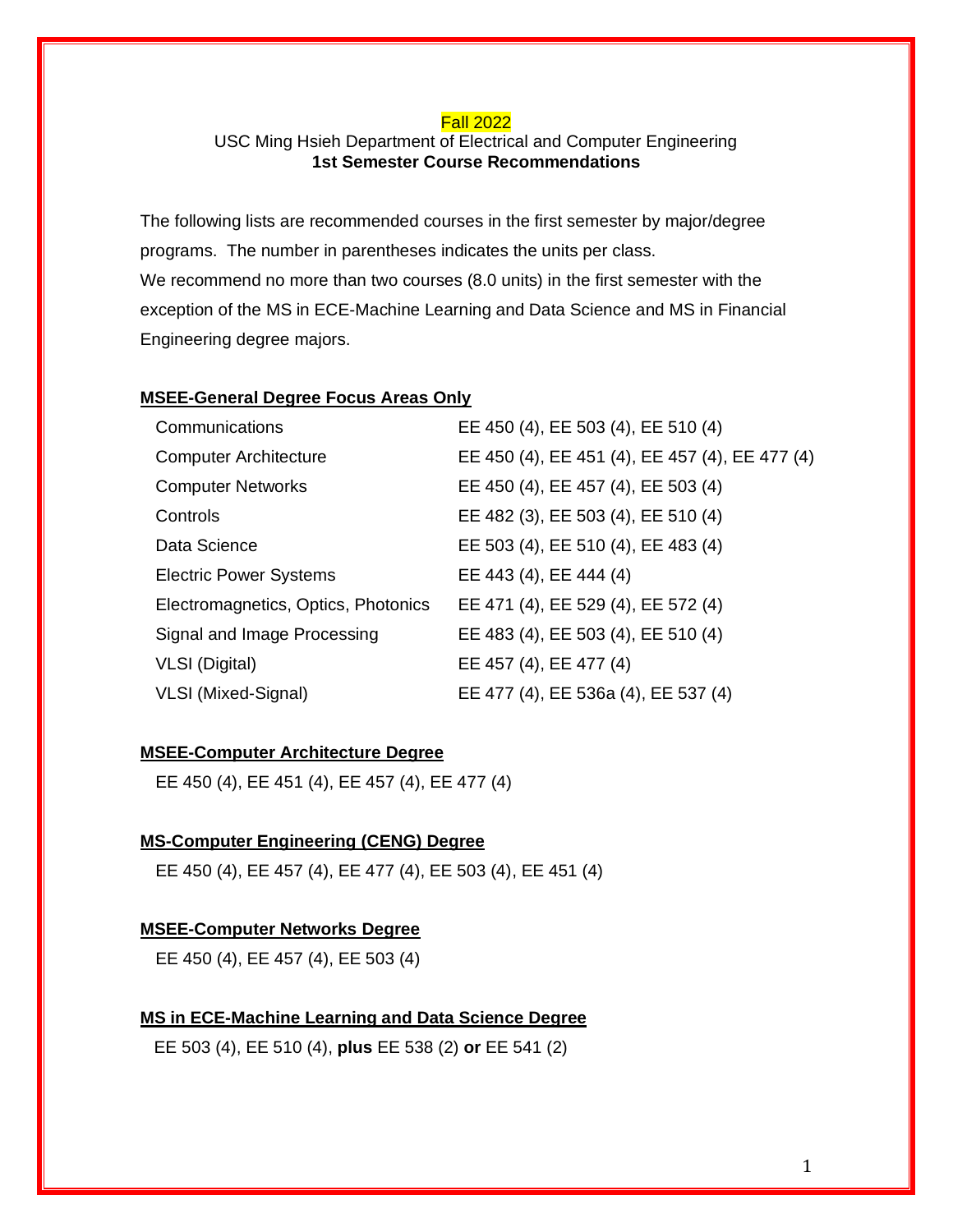### **MSEE-VLSI Design Degree**

EE 457 (4), EE 477 (4), EE 537 (4)

### **MSEE-Wireless Networks Degree**

EE 450 (Placement Exam), EE 503 (4), EE 483 (4)

### **MS-Financial Engineering (MS-FINE) Degree**

EE 503 (4), EE 518 (4) and/or GSBA 548 (3)

### **MS-Quantum Information Science**

EE 510 (4), EE 520 (4) **with** EE-599: Quantum Fault Tolerance, Prof. B. Reichardt (4)

## **MS-Green Technologies Degree**

CE 469 (2), ARCH 557 (2), ENE 527 (in lieu of EE 505) (4)

#### **MS-ECE (Analog, Mixed-Signal and Radio-frequency Integrated Circuits)**

EE 536a (4), EE 537 (4)

### **MS-Applied Physics**

EE 604 (4), AME 508 (4)

### **MS-Electrical Engineering/Engineering Management (EEMG) Dual Degree**

 Follow the MSEE-general degree and ISE degree requirements per catalogue policy. Please contact your academic advisor for specific details.

#### Notes:

- Full-time enrollment for MS students at USC is a minimum of 8.0 units (2-3 courses).
- Placement Exams are available for the following courses: EE 450, EE 457, EE 477.
- EE 590 (Directed Research) and EE 598 are not allowed in your first semester.
- Students enrolled in the MSEE-Wireless Networks degree program must pass the EE 450 placement exam or register for EE 450. Please note that if you register for EE 450, this course will not count toward your degree.